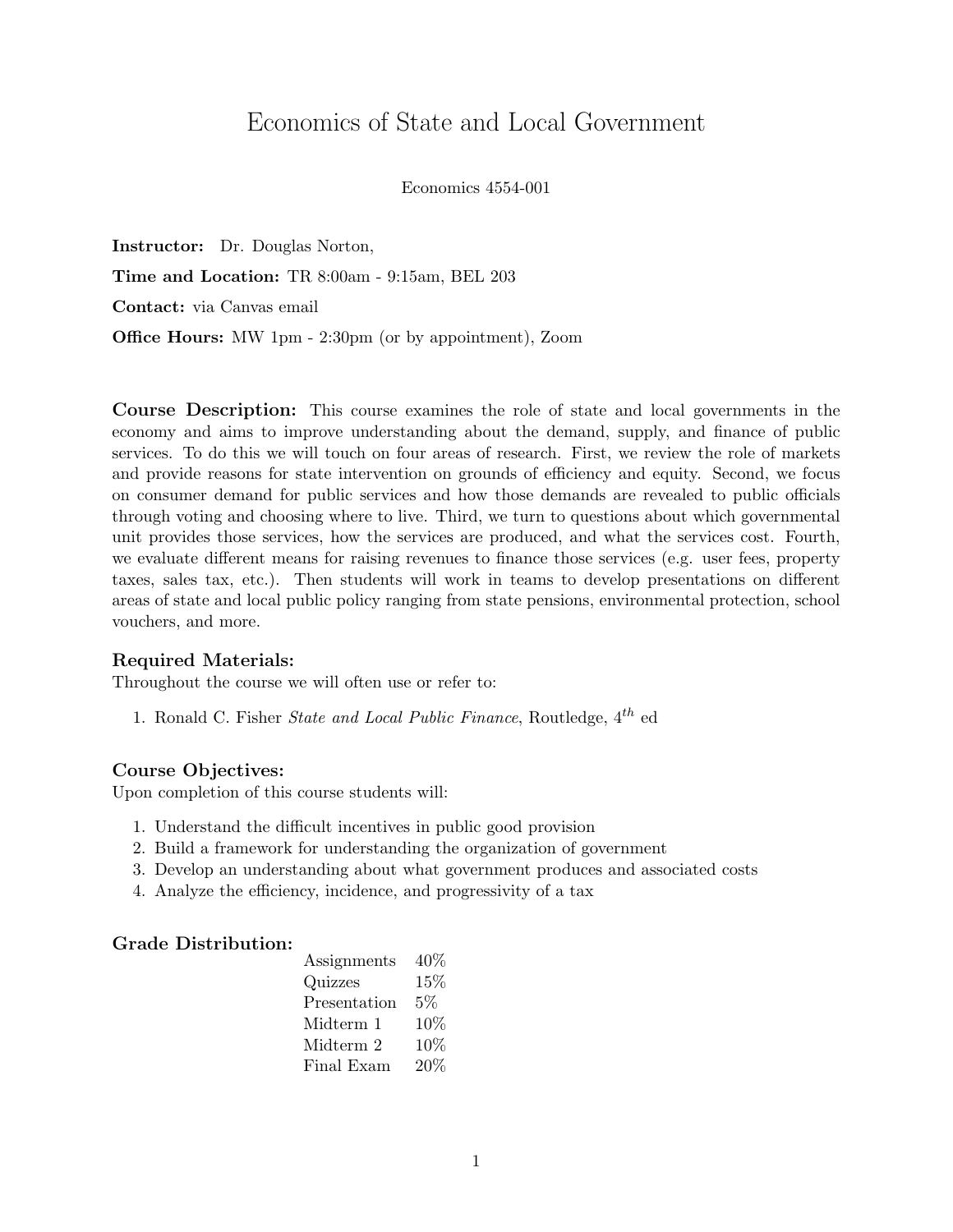## Letter Grade Distribution:

| $>= 93.00$         | A | 73.00 - 76.99 $\,$ C          |   |
|--------------------|---|-------------------------------|---|
| $90.00 - 92.99$ A- |   | $70.00 - 72.99$ C-            |   |
| $87.00 - 89.99$ B+ |   | $  67.00 - 69.99 \text{ D+}$  |   |
| $83.00 - 86.99$ B  |   | $63.00 - 66.99$ D             |   |
| $80.00 - 82.99$ B- |   | $  60.00 - 62.99   D -$       |   |
| $77.00 - 79.99$ C+ |   | $\vert \langle = 59.99 \vert$ | F |

## Course Policies:

- General
	- There are no make-up quizzes. The two lowest quiz grades will be dropped. This includes zeros from missed quizzes.
	- There is no make-up midterm. The weight from a missed midterm will be placed on the final exam. The final exam can also replace a lower midterm grade.
	- No electronic devices should be used in class except when taking quizzes.
	- If you have SDRC accommodations it is your responsibility to let me know.
- Grades
	- Assignments: There will be five homework assignments in this course. Homework assignments can be done in groups of 3 - 5 students and must be submitted online. Each assignment will be graded as a check-plus, check, or check-minus. You can drop your lowest homework grade. Each homework assignment is worth ten percent of the final grade.
	- Quizzes: There will be five multiple-attempt quizzes and you can drop the lowest two quiz grades so that each quiz is worth five percent of the final grade. The quizzes are intended to be simple and straightforward questions based on the lectures and assigned materials. All quizzes will take place through Canvas and given in the final 15 minutes of class.
	- Presentation: The closing weeks of the fall semester are devoted to student presentations on a number of important state and local policies in areas like education, crime, health, environment, and more. Presentations are opportunities for students to apply discussions from the course to policies that match their own interest. After the first midterm, students will form teams of 2-3 and choose from a list of public policies to present on (e.g. merit-based pay for teachers, certificate of need laws, ban the box laws, etc.). Good presentations will motivate the desire for a policy, provide a clear explanation of how the specific policy works and would help to achieve important goals, evaluate existing evidence, and consider whether there are alternative policies that might better achieve those goals. The criteria for grading will include organization, completeness, documentation, delivery, and overall. The grading rubric and a more complete presentation prompt are available on the Canvas course site. The presentation is worth 5 percent of your final grade.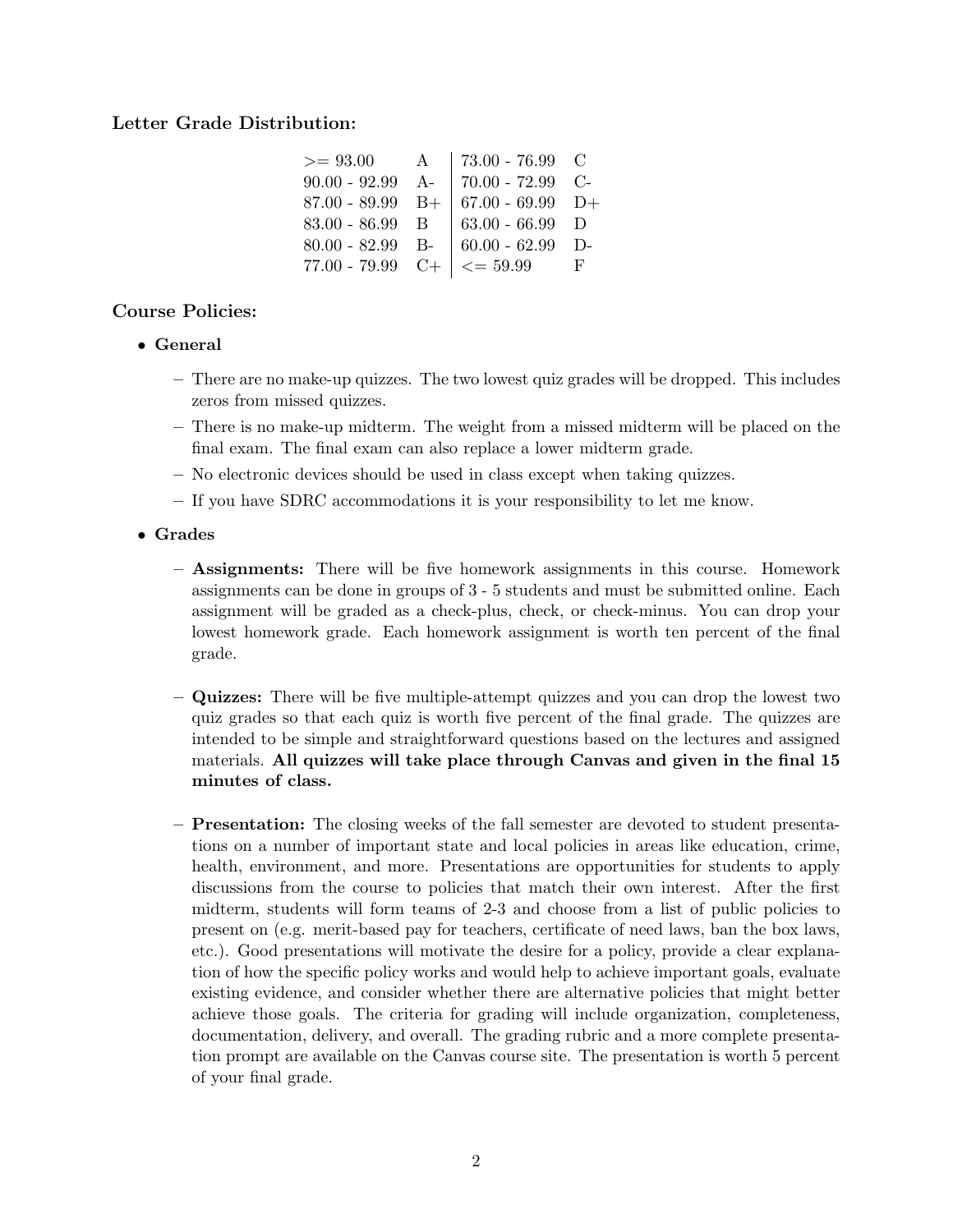- Exams: The midterm exams will be a mix of multiple choice, numerical response, and short response. Each midterm is worth 10 percent of your final grade. The final exam will be similar but will also include two long response questions selected from a menu of eight questions given in advance. The final exam is worth 20 percent of your final grade. All exams will be online and use Honor Lock unless otherwise specified.
	- ∗ Midterm 1 will take place on Tuesday, September 28th at the scheduled class time
	- ∗ Midterm 2 will take place on Tuesday, October 19th at the scheduled class time
	- ∗ The final will take place in class Thursday, December 9th at 7:30 am

## General Outline

- Module 1: Markets and Government Economics begins and ends with scarcity. Early in the course discuss the allocation of scarce resources through the market system, the prosperity markets have created, and how resources are allocated through the price system. In perfect competition, these allocations promote the general welfare. However, there are two reasons we explore here for the importance of government institutions. First, market transactions are embedded in property rights and contract enforcement institutions (that states provide) that enable exchange. Second, economists often justify government involvement on the grounds that markets can lead to sub-optimal allocations (e.g. market power, asymmetric information, and externalities). Then we turn to insights from public choice because one crucial question in economics is, "compared to what?" While allocation of scarce resources through the market might lead to sub-optimal outcomes, information constraints and poor incentives for government actors mean that intervention is not necessarily going to lead to better outcomes.
- Module 2: The Provision of Public Goods The next few weeks we elaborate on the provision of public goods. The nature of public goods is that non-payers cannot be excluded. This creates incentives to free-ride and lie about benefits which economists call "incentive compatibility problems". This section is organized around this concept. We start with private provision of public goods. Then we discuss the provision of public goods through government which involves how people vote for public goods. Finally, we discuss mobility (i.e. choice of community) as a preference revelation mechanism. When people can move that creates interjurisdictional competition for residents and businesses. We explore a number of ideas related to the choice of community. For example, fairness concerns, exit versus voice, innovation in the provision of public goods, and fiscal incentives for businesses. Finally, we end this section with a discussion of the Metropolitan Consolidation Debate and the tradeoffs associated with different organization of government.
- Module 3: Production and Finance The first eight weeks are broadly about the demand for public goods. The first week in this module is about the supply of public goods. We start with what governments produce and how that relates to what individuals care about. Then we discuss how inputs are combined to produce output with an emphasis on the input of "co-production". We then develop some principles about taxation and conclude with lectures on two of the most important state and local taxes: property tax and sales tax.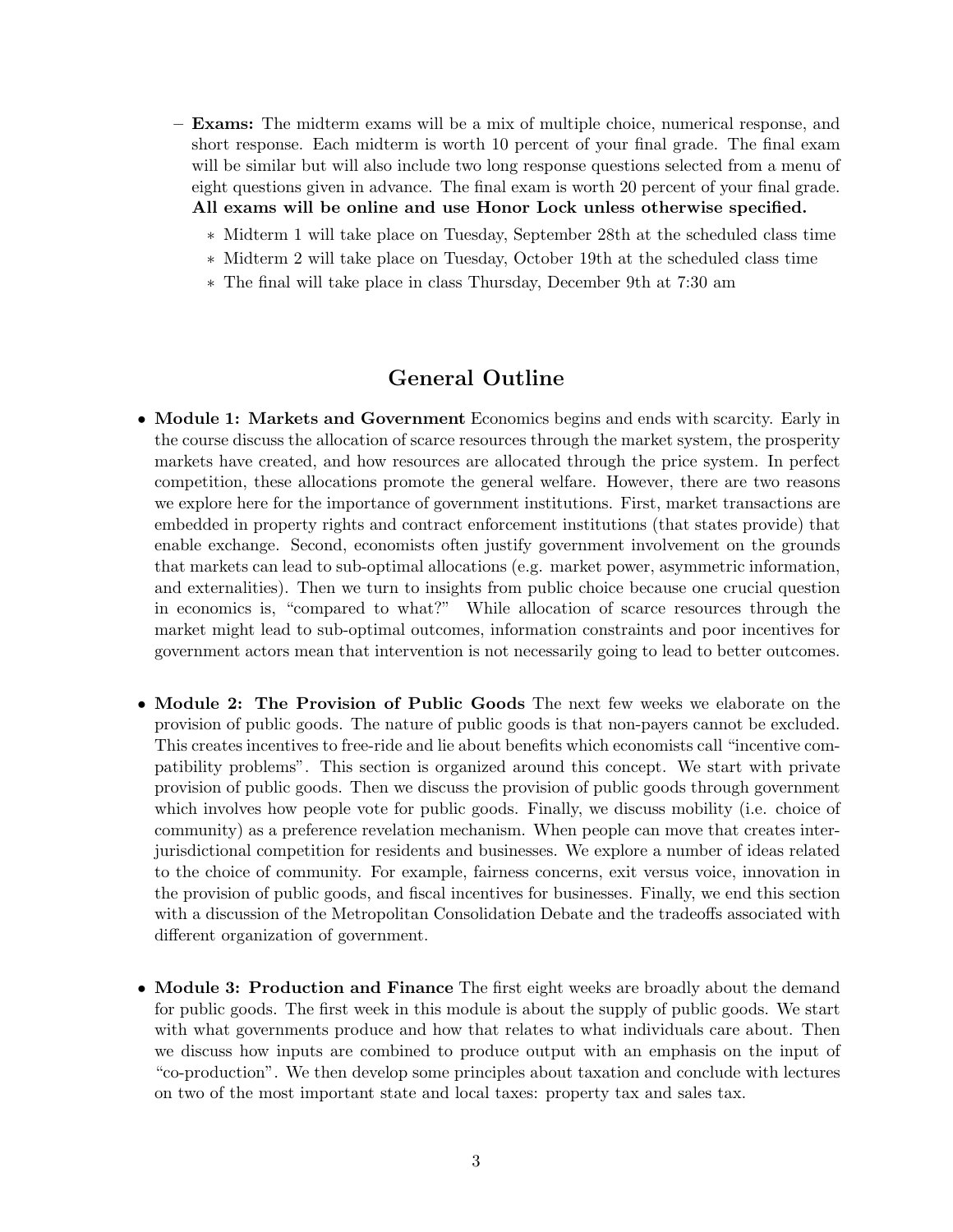• Module 4: Presentations In the final weeks students will present on extensions or applications to topics discussed in this class and we will host guest lectures.

| Week           | Tuesday                    | Thursday                   |
|----------------|----------------------------|----------------------------|
| 1              | Syllabus                   | Markets                    |
| $\overline{2}$ | The State                  | Public Goods               |
| 3              | Majority Voting            | <b>Public Choice</b>       |
| $\overline{4}$ | Cost-Benefit Analysis      | Causal Inference           |
| 5              | Causal Inference           | Review                     |
| 6              | Midterm                    | Tiebout                    |
|                | Tiebout                    | Federalism                 |
| 8              | Organization of Government | Review                     |
| 9              | Midterm                    | Inputs, outputs, and costs |
| 10             | User Fees                  | Intergovernmental Grants   |
| 11             | Principles of Taxation     | <b>Property Tax</b>        |
| 12             | Sales Tax                  | No Class                   |
| 13             | Education                  | Crime                      |
| 14             | No Class                   | No Class                   |
| 15             | <b>Health and Welfare</b>  | Other Topics & HW 5 Due    |

## Tentative Schedule

- $\bullet\,$  Red indicates homework is due.
- $\bullet$  Green indicates there will be an in-class quiz
- Blue indicates student presentations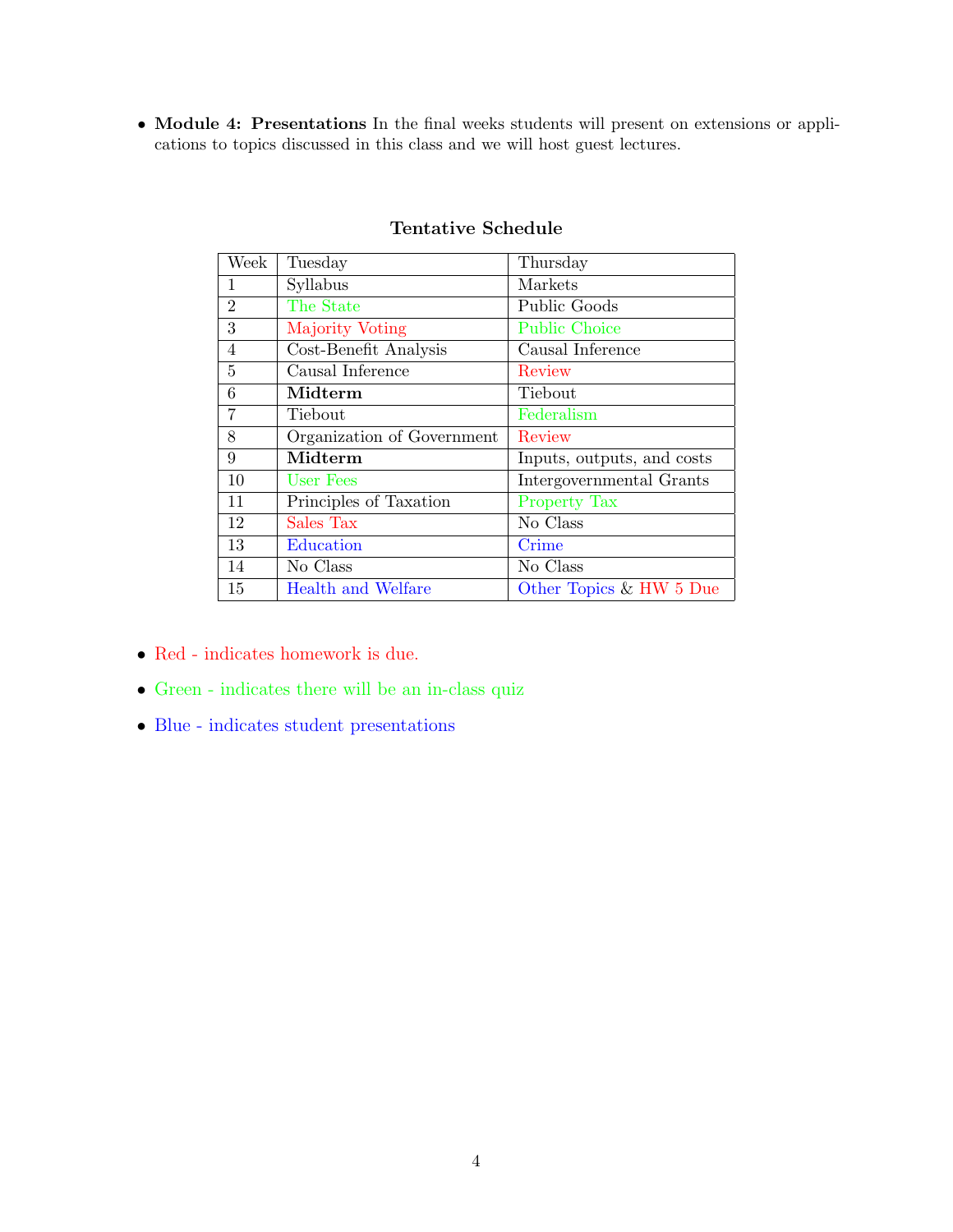## University Mandated Material:

- Public Health Protocols: In our classroom, I will expect everyone to wear a proper, well-fitting mask. As our President has informed the university community, FSU expects everyone on campus to use face-coverings. In regions where virus rates are high, the CDC recommends that even vaccinated individuals wear masks in public indoor spaces, like classrooms, especially where social distancing is not possible. Florida infection and hospitalization rates are greater now than they were at the height of the 2020 surge due to the Delta variant, a more infectious and easily transmissible version of the COVID-19 virus. The best way to protect against serious illness is to be fully vaccinated, but not everyone among us can be. Because the Delta variant can infect even vaccinated individuals and can be spread by them to others, it poses a special threat to members of the community with underlying health conditions and children at home who are too young for vaccination. For these reasons, FSU expects each member of the community to comply with the public health protocols our President set forth on August 9, 2020, including (1) wearing masks in public indoor spaces, (2) getting fully vaccinated, (3) being tested for the virus if you have symptoms, and (4) staying home and away from others if you are sick. Please remember that you should NOT attend class in person if you have tested positive for COVID-19 or are quarantining after exposure. Finally, please bear in mind that the COVID-19 situation is fast moving and that university guidance on the issue may change at any time.
- Course Recording Permitted: In this class, consistent with state law and university policy, students are permitted to make recordings of class lectures for personal use only. As noted, sharing, posting, or publishing classroom recordings may subject you to honor code violations and legal penalties associated with theft of intellectual property and violations of other state law. Moreover, students and educators have expressed concern that recording classroom activities may negatively impact the learning experience for others, especially in classes that involve questions, discussion, or participation. To protect a learning environment in which everyone feels free to experiment with ideas, we ask you refrain from recording in ways that could make others feel reluctant to ask questions, explore new ideas, or otherwise participate in class. Students must monitor their recording so that they do not include participation by other students without permission. Students with disabilities will continue to have appropriate accommodations for recordings as established by the Office of Accessibility Services.
- Course Recording Not Permitted: In this class, consistent with state law and university policy, you may not make recordings of classroom activities without the permission of the instructor. This policy applies to both audio and video recordings.
- University Attendance Policy: Excused absences include documented illness, deaths in the family and other documented crises, call to active military duty or jury duty, religious holy days, and official University activities. These absences will be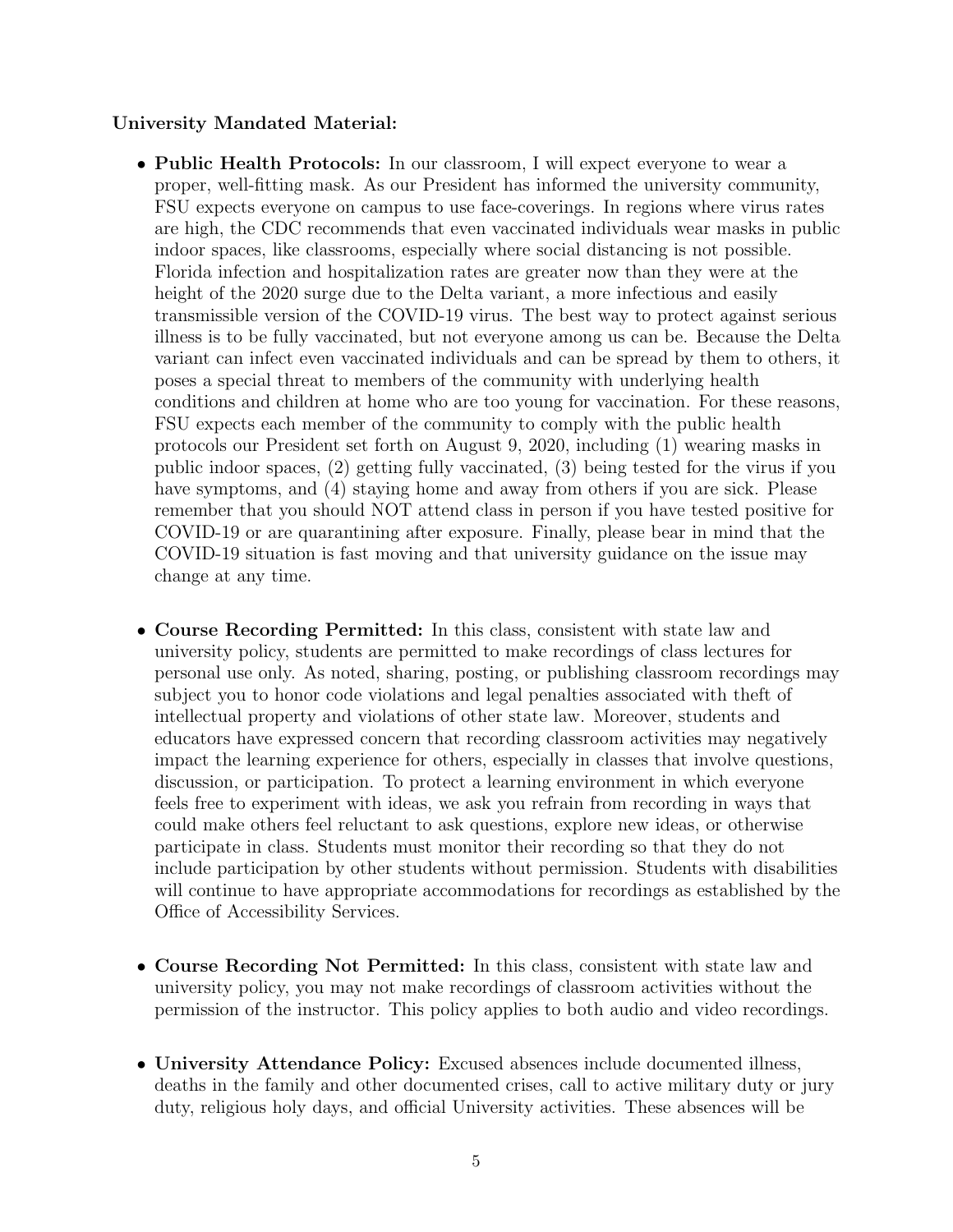accommodated in a way that does not arbitrarily penalize students who have a valid excuse. Consideration will also be given to students whose dependent children experience serious illness.

Please note: Because students who test positive for COVID-19 are required to self-isolate for ten (10) days, positive COVID-19 test results, required isolation orders, or documentation of contact tracing should all be considered valid documentation for missing class.

- Academic Honor Policy: The Florida State University Academic Honor Policy outlines the University's expectations for the integrity of students' academic work, the procedures for resolving alleged violations of those expectations, and the rights and responsibilities of students and faculty members throughout the process. Students are responsible for reading the Academic Honor Policy and for living up to their pledge to "...be honest and truthful and... [to] strive for personal and institutional integrity at Florida State University." (For more details see the FSU Academic Honor Policy and procedures for addressing alleged violations.)
- Academic Success: Your academic success is a top priority for Florida State University. University resources to help you succeed include tutoring centers, computer labs, counseling and health services, and services for designated groups, such as veterans and students with disabilities. The following information is not exhaustive, so please check with your advisor or the Dean of Students office to learn more.
- Process for Resolving Academic Problems or Grievances: Please use this step-by-step guide to resolving academic problems to begin the process of communicating with your instructor to resolve any confusion or difficulty you may be having in the course. Detailed information on FSU's grievance procedure, including special instructions for students enrolled in an FSU branch campus, is maintained on the General Bulletin's Academic Integrity & Grievances webpage. Out-of-state distance learning students should review the Office of Distance Learning Complaint Resolution page for additional procedures.
- Americans With Disabilities Act: Florida State University (FSU) values diversity and inclusion; we are committed to a climate of mutual respect and full participation. Our goal is to create learning environments that are usable, equitable, inclusive, and welcoming. FSU is committed to providing reasonable accommodations for all persons with disabilities in a manner that is consistent with academic standards of the course while empowering the student to meet integral requirements of the course. To receive academic accommodations, a student:
	- (1) must register with and provide documentation to the Office of Accessibility Services (OAS);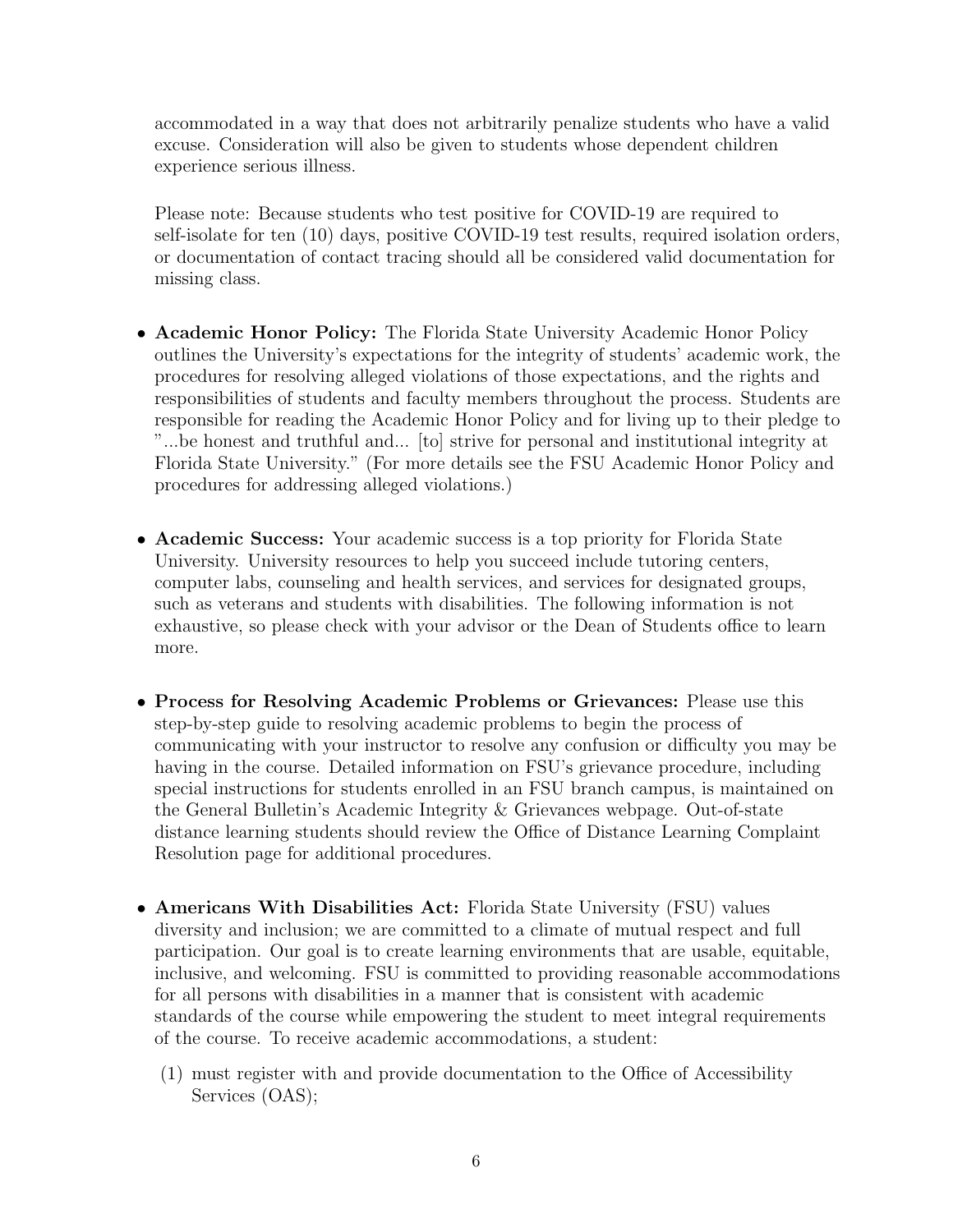- (2) must provide a letter from OAS to the instructor indicating the need for accommodation and what type; and,
- (3) should communicate with the instructor, as needed, to discuss recommended accommodations. A request for a meeting may be initiated by the student or the instructor.

Please note that instructors are not allowed to provide classroom accommodations to a student until appropriate verification from the Office of Accessibility Services has been provided. This syllabus and other class materials are available in alternative format upon request. For more information about services available to FSU students with disabilities, contact the:

Office of Accessibility Services (Tallahassee Campus) 874 Traditions Way, 108 Student Services Building Florida State University, Tallahassee, FL 32306-4167 (850) 644-9566 (voice) (850) 644-8504 (TDD) oas@fsu.edu https://dsst.fsu.edu/oas/

Student Accessibility Services (Panama City Campus) Office of Student Affairs, 4750 Collegiate Drive 2nd Floor Barron Building (Room 215) Panama City, FL 32405 (850) 770-2172 (office) (866) 693-7872 (toll free) sds@pc.fsu.edu https://pc.fsu.edu/students/student-affairs/sas

• Free Tutoring from FSU: On-campus tutoring and writing assistance are available for many courses at Florida State University. High-quality tutoring is available by appointment and on a walk-in basis. These services are offered by tutors trained to encourage the highest level of individual academic success while upholding personal academic integrity. For more information, visit the Academic Center for Excellence (ACE) Tutoring Services' comprehensive list of on-campus tutoring options - see the Academic Center for Excellence (ACE) Tutoring Services' website (http://ace.fsu.edu/tutoring) or contact tutor@fsu.edu.